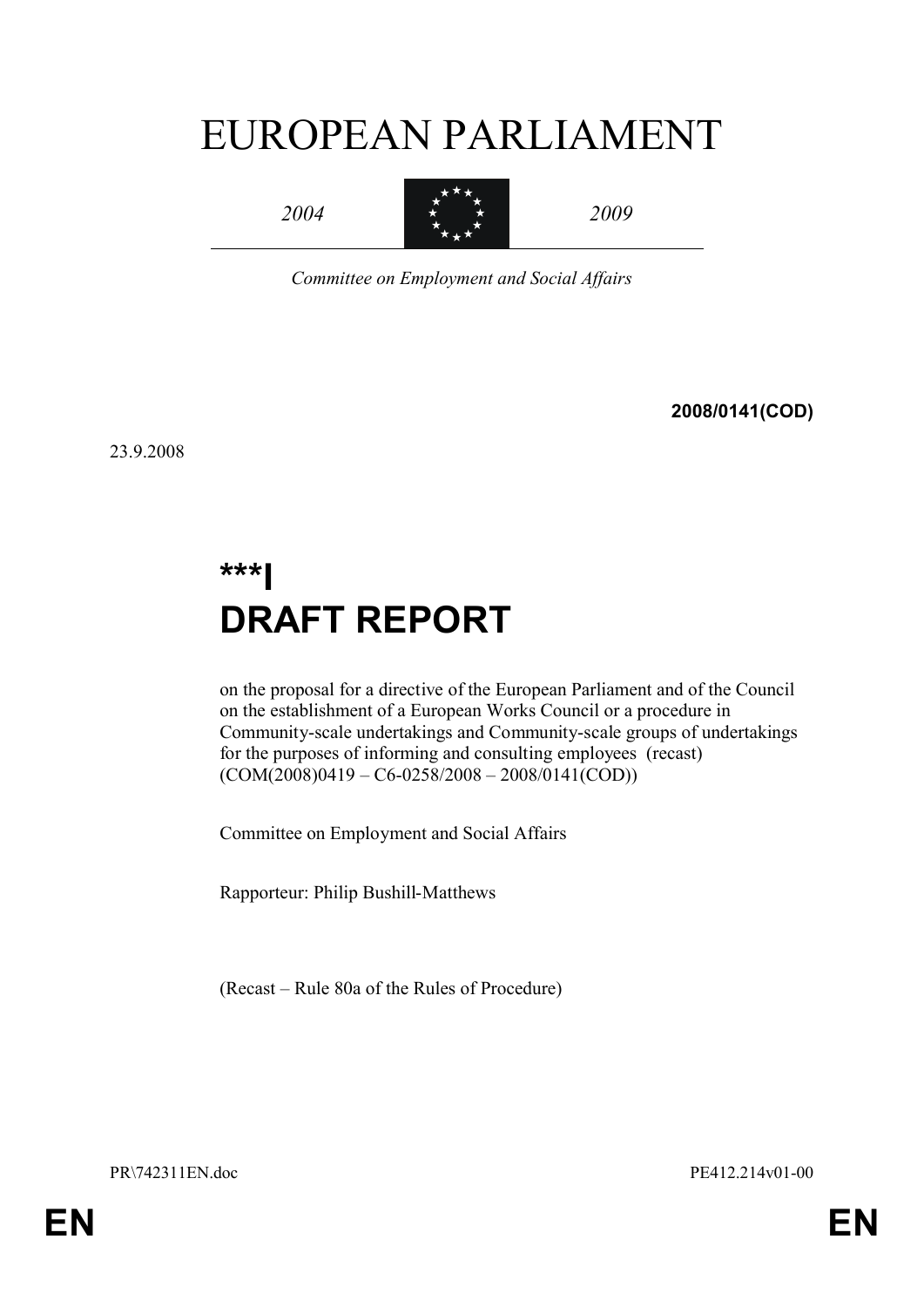| <b>Symbols for procedures</b> |                                                                   |  |
|-------------------------------|-------------------------------------------------------------------|--|
| *                             | Consultation procedure                                            |  |
|                               | majority of the votes cast                                        |  |
| **I                           | Cooperation procedure (first reading)                             |  |
|                               | majority of the votes cast                                        |  |
| **∏                           | Cooperation procedure (second reading)                            |  |
|                               | majority of the votes cast, to approve the common position        |  |
|                               | majority of Parliament's component Members, to reject or amend    |  |
|                               | the common position                                               |  |
| ***                           | Assent procedure                                                  |  |
|                               | majority of Parliament's component Members except in cases        |  |
|                               | covered by Articles 105, 107, 161 and 300 of the EC Treaty and    |  |
|                               | Article 7 of the EU Treaty                                        |  |
| $***$ <sup>T</sup>            | Codecision procedure (first reading)                              |  |
|                               | majority of the votes cast                                        |  |
| ***∐                          | Codecision procedure (second reading)                             |  |
|                               | majority of the votes cast, to approve the common position        |  |
|                               | majority of Parliament's component Members, to reject or amend    |  |
| ***III                        | the common position                                               |  |
|                               | Codecision procedure (third reading)                              |  |
|                               | majority of the votes cast, to approve the joint text             |  |
|                               | (The type of procedure depends on the legal basis proposed by the |  |
| Commission.)                  |                                                                   |  |
|                               |                                                                   |  |
|                               |                                                                   |  |
|                               |                                                                   |  |
|                               |                                                                   |  |
|                               |                                                                   |  |

### *Amendments to a legislative text*

In amendments by Parliament, amended text is highlighted in *bold italics***.** In the case of amending acts, passages in an existing provision that the Commission has left unchanged, but that Parliament wishes to amend, are highlighted in **bold**. Any deletions that Parliament wishes to make in passages of this kind are indicated thus: [...]. Highlighting in *normal italics* is an indication for the relevant departments showing parts of the legislative text for which a correction is proposed, to assist preparation of the final text (for instance, obvious errors or omissions in a given language version). Suggested corrections of this kind are subject to the agreement of the departments concerned.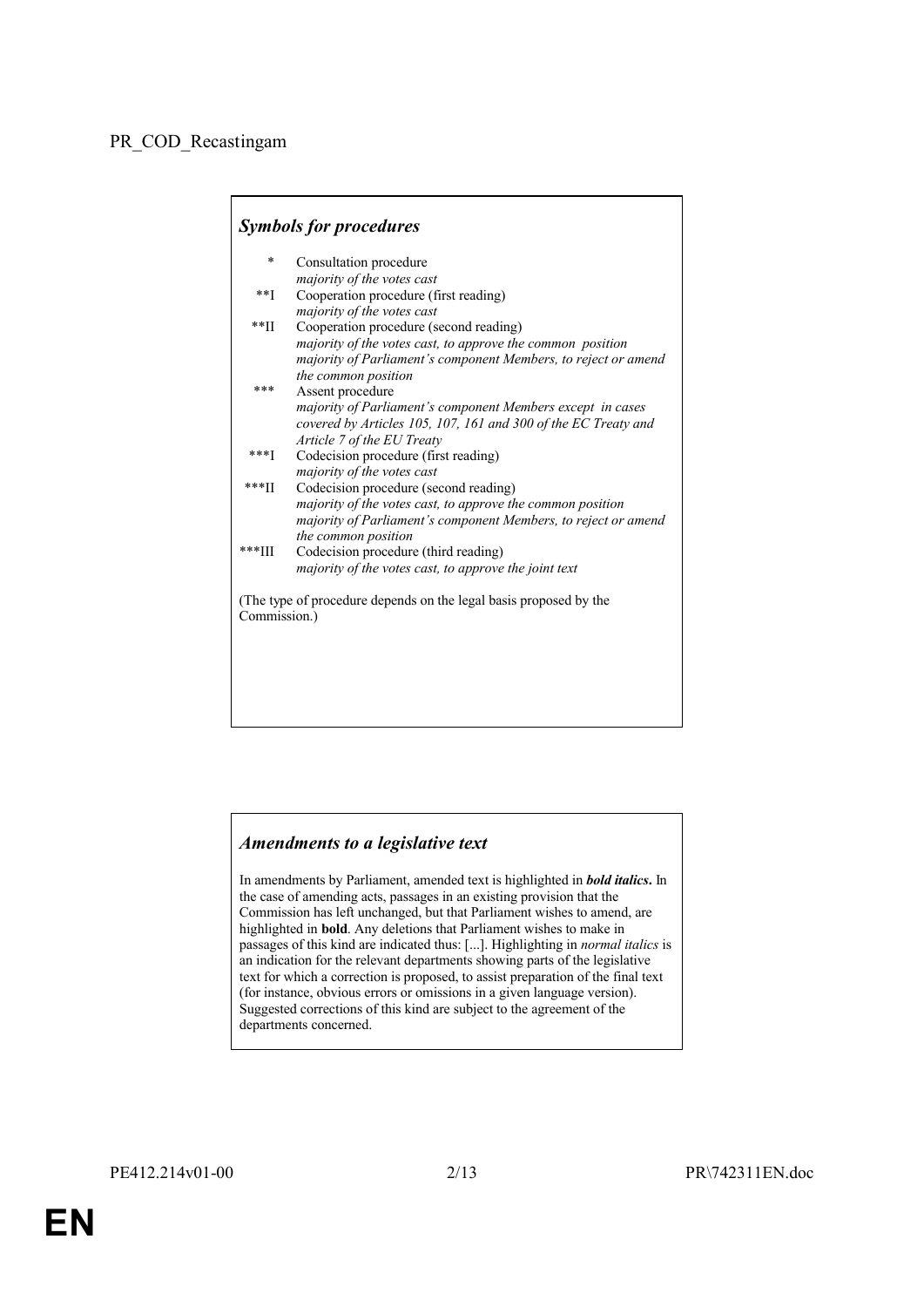# **CONTENTS**

|                                                                                                                           | Page |
|---------------------------------------------------------------------------------------------------------------------------|------|
|                                                                                                                           |      |
|                                                                                                                           |      |
| ANNEX: OPINION OF THE CONSULTATIVE WORKING PARTY OF THE LEGAL<br>SERVICES OF THE EUROPEAN PARLIAMENT, THE COUNCIL AND THE |      |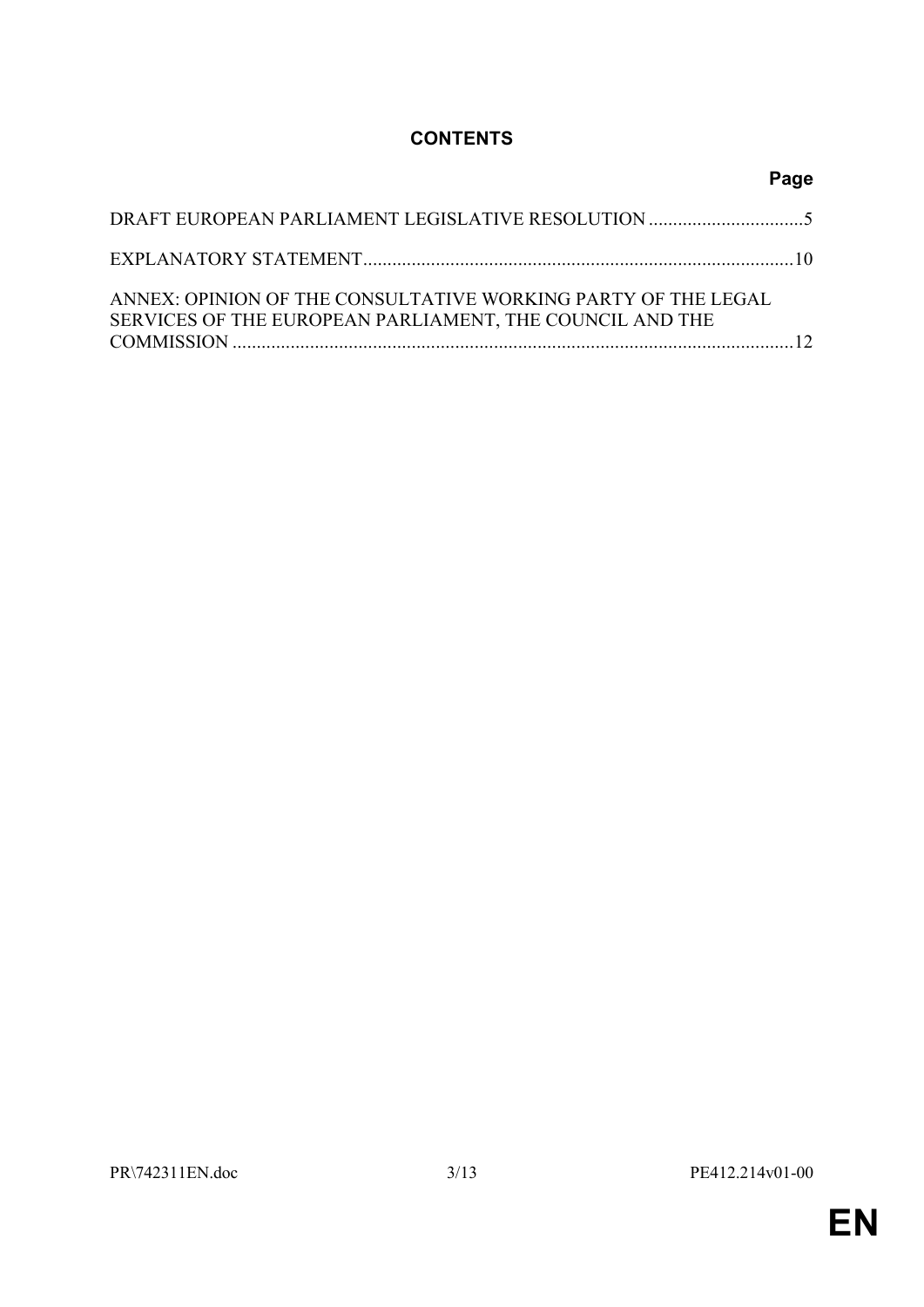PE412.214v01-00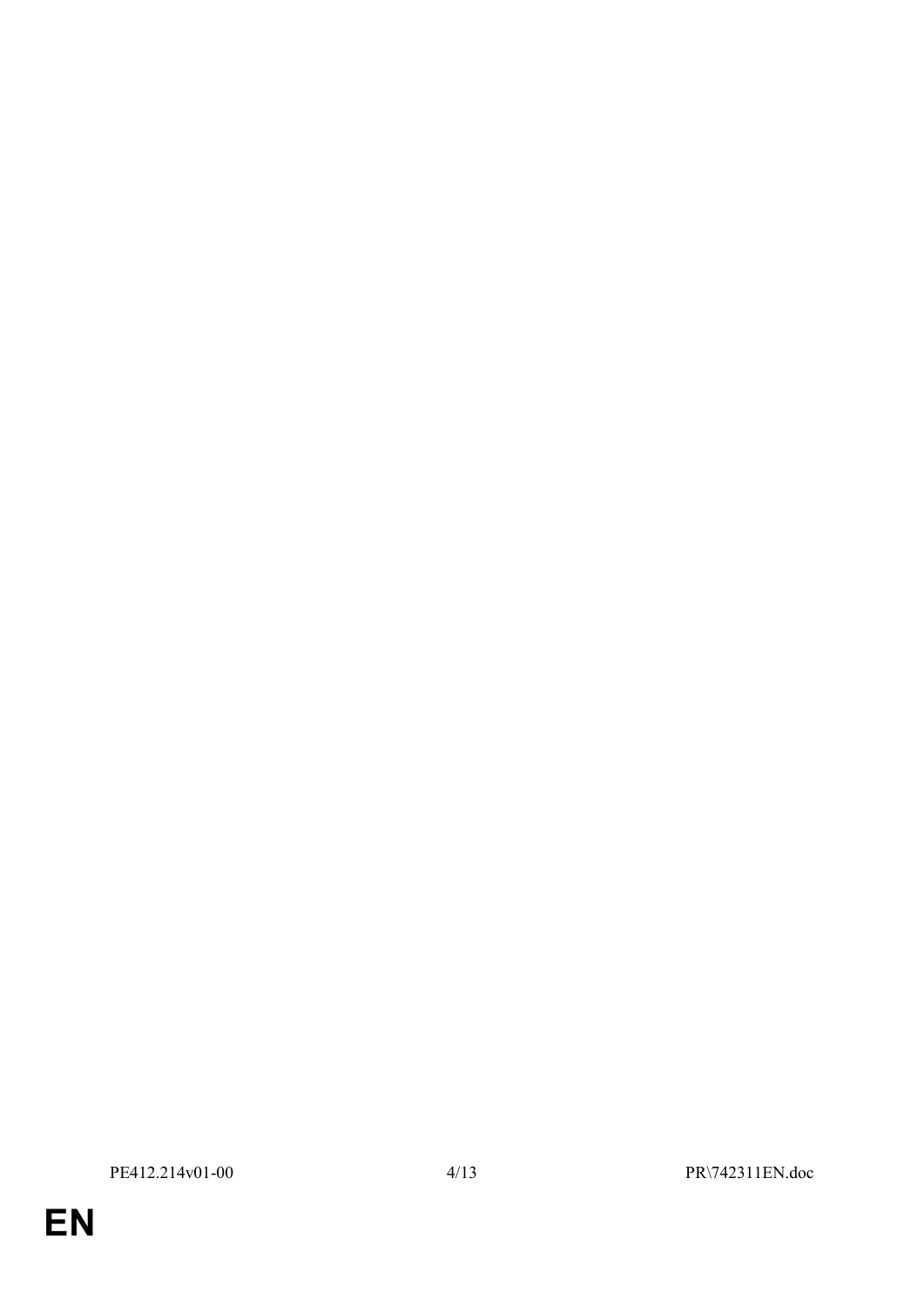# **DRAFT EUROPEAN PARLIAMENT LEGISLATIVE RESOLUTION**

**on the proposal for a directive of the European Parliament and of the Council on the establishment of a European Works Council or a procedure in Community-scale undertakings and Community-scale groups of undertakings for the purposes of informing and consulting employees (recast) (COM(2008)0419 – C6-0258/2008 – 2008/0141(COD))**

#### **(Codecision procedure – recast)**

#### *The European Parliament*,

- having regard to the Commission proposal to the European Parliament and the Council (COM(2008)0419),
- having regard to Articles 251(2) and Article 137 of the EC Treaty, pursuant to which the Commission submitted the proposal to Parliament (C6-0258/2008),
- having regard to the Interinstitutional Agreement of 28 November 2001 on a more structured use of the recasting technique for legal  $acts<sup>1</sup>$ ,
- having regard to the letter of [...] from the Committee on Legal Affairs to the Committee on Employment and Social Affairs in accordance with Rule 80a(3) of its Rules of Procedure,
- having regard to Rules 80 and 51 of its Rules of Procedure,
- having regard to the report of the Committee on Employment and Social Affairs (A6-0000/2008),
- A. whereas, according to the Consultative Working Party of the Legal Services of the European Parliament, the Council and the Commission, the proposal in question does not include any substantive amendments other than those identified as such in the proposal and whereas, as regards the codification of the unchanged provisions of the earlier acts together with those amendments, the proposal contains a straightforward codification of the existing texts, without any change in their substance,
- 1. Approves the Commission proposal as adapted to the recommendations of the Consultative Working Party of the legal services of the European Parliament, the Council and the Commission and incorporating the technical amendments approved by the Committee on Legal Affairs and as amended below;
- 2. Calls on the Commission to refer the matter to Parliament again if it intends to amend the proposal substantially or replace it with another text;
- 3. Instructs its President to forward its position to the Council and Commission.

PR\742311EN.doc 5/13 PE412.214v01-00

 1 OJ C 77, 28.3.2002, p. 1.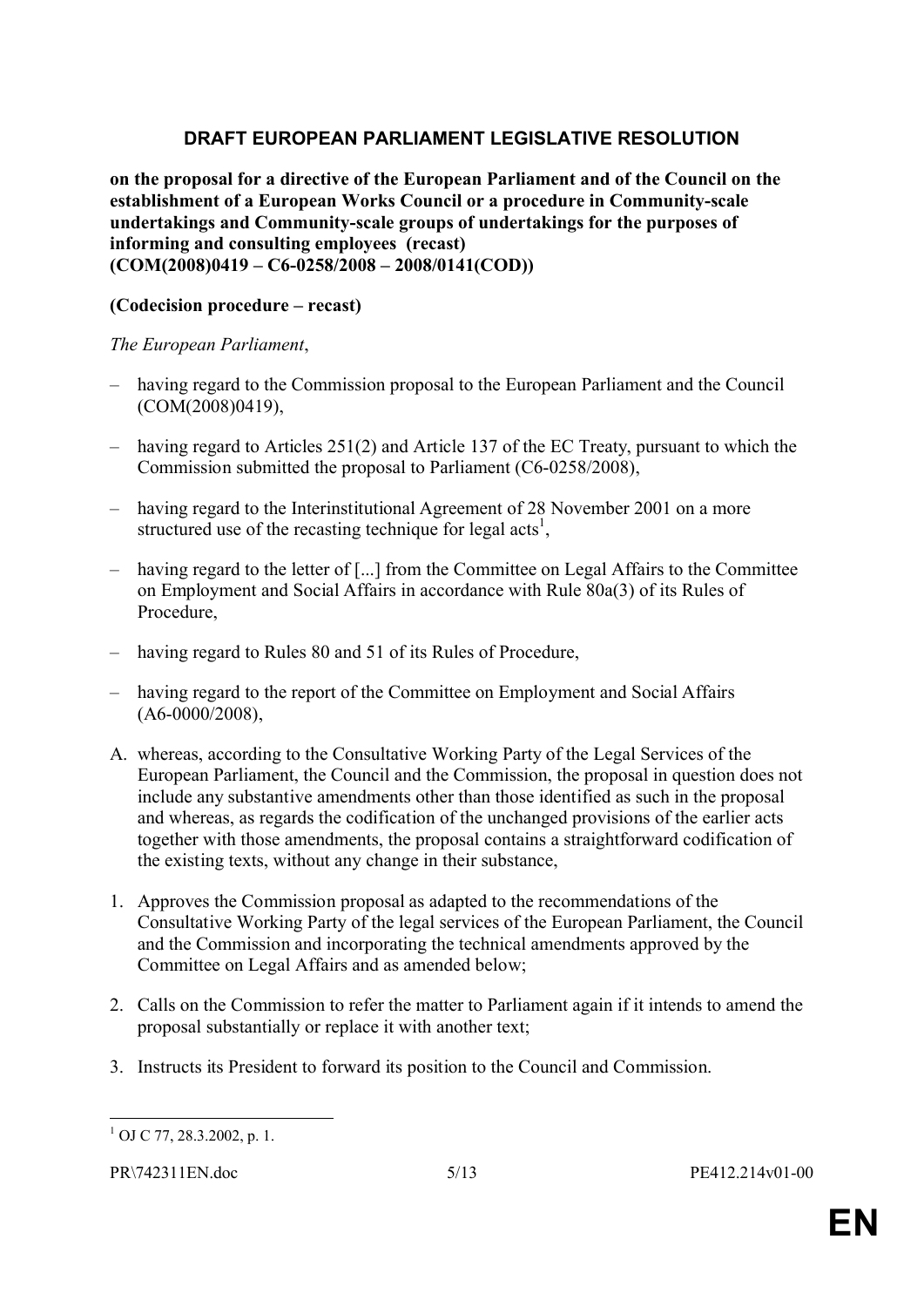#### **Amendment 1**

### **Proposal for a directive Article 2 – paragraph 1 – point (f)**

#### *Text proposed by the Commission Amendment*

(f) 'information' means transmission of data by the employer to the employees' representatives in order to enable them to acquaint themselves with the subject matter and to examine it; information shall be given at such time, in such fashion and with such content as are appropriate to enable employees' representatives*, in particular, to conduct an appropriate study and, where necessary, prepare for consultation*;

(f) 'information' means transmission of data by the employer to the employees' representatives in order to enable them to acquaint themselves with the subject matter and to examine it; information shall be given at such time, in such fashion and with such content as are appropriate to enable employees' representatives *to undertake an in-depth assessment of the possible impact and where appropriate prepare consultations with the competent body of the Community-scale undertaking or Community-scale group of undertakings in question*;

Or. en

#### **Amendment 2**

#### **Proposal for a directive Article 2 – paragraph 1 – point (g)**

#### *Text proposed by the Commission Amendment*

(g) 'consultation' means the establishment of dialogue and exchange of views between employees' representatives and central management or any more appropriate level of management, at such time, in such fashion and with such content enables employees' representatives to express an opinion on the basis of the information provided and within a reasonable time *to the competent body of* the Community-scale undertaking or Community-scale group of undertakings;

(g) 'consultation' means the establishment of dialogue and exchange of views between employees' representatives and central management or any more appropriate level of management, at such time, in such fashion and with such content *as* enables employees' representatives to express an opinion*,* on the basis of the information provided*, about the proposed measures to which the consultation relates, without prejudice to the responsibilities of the management,* and within a reasonable time *which may be taken in to account within* the Community-scale undertaking or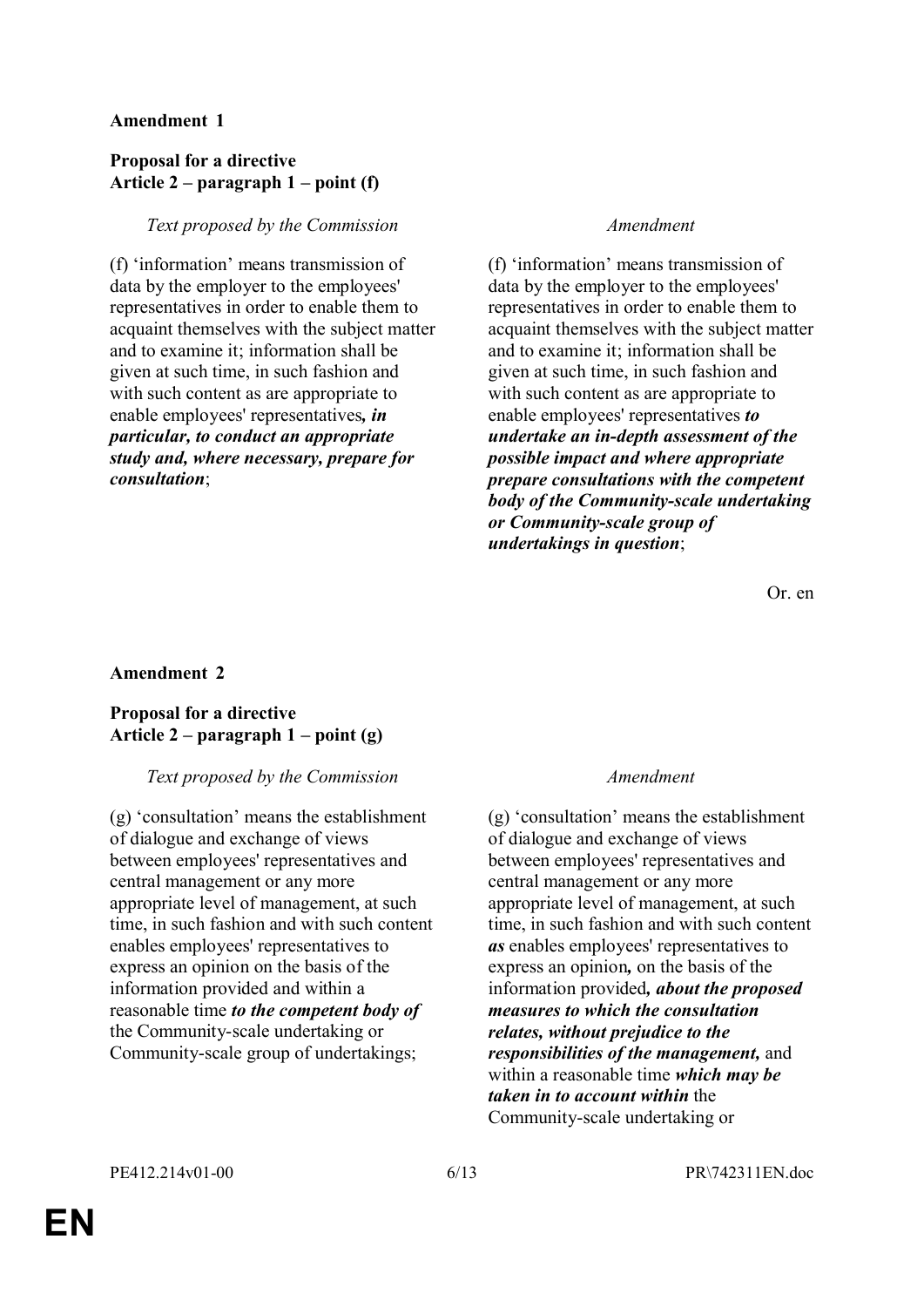Or. en

#### **Amendment 3**

### **Proposal for a directive Article 5 – paragraph 4 – subparagraph 3**

#### *Text proposed by the Commission Amendment*

For the purpose of the negotiations, the special negotiating body may request assistance with its work from experts of its choice*, for example representatives of appropriate* Community-level trade union organisations. Such experts may be present at negotiation meetings in an advisory capacity at the request of the special negotiating body*, where appropriate to promote coherence and consistency at Community level*.

For the purpose of the negotiations, the special negotiating body may request assistance with its work from experts of its choice*, who may include representatives of the competent recognised* Communitylevel trade union organisations. Such experts *and such trade union representatives* may be present at negotiation meetings in an advisory capacity at the request of the special negotiating body.

Or. en

### **Amendment 4**

#### **Proposal for a directive Article 10 – paragraph 1**

### *Text proposed by the Commission Amendment*

1. Without prejudice to the competence of other bodies or organisations in this respect, the members of the European Works Council shall collectively represent the interests of the employees of the Community-scale undertaking or Community-scale group of undertakings *and shall have the means required to apply the rights stemming from this Directive*.

1. Without prejudice to the competence of other bodies or organisations in this respect, the members of the European Works Council shall *have the means required to apply the rights stemming from this Directive and to* collectively represent the interests of the employees of the Community-scale undertaking or Community-scale group of undertakings.

Or. en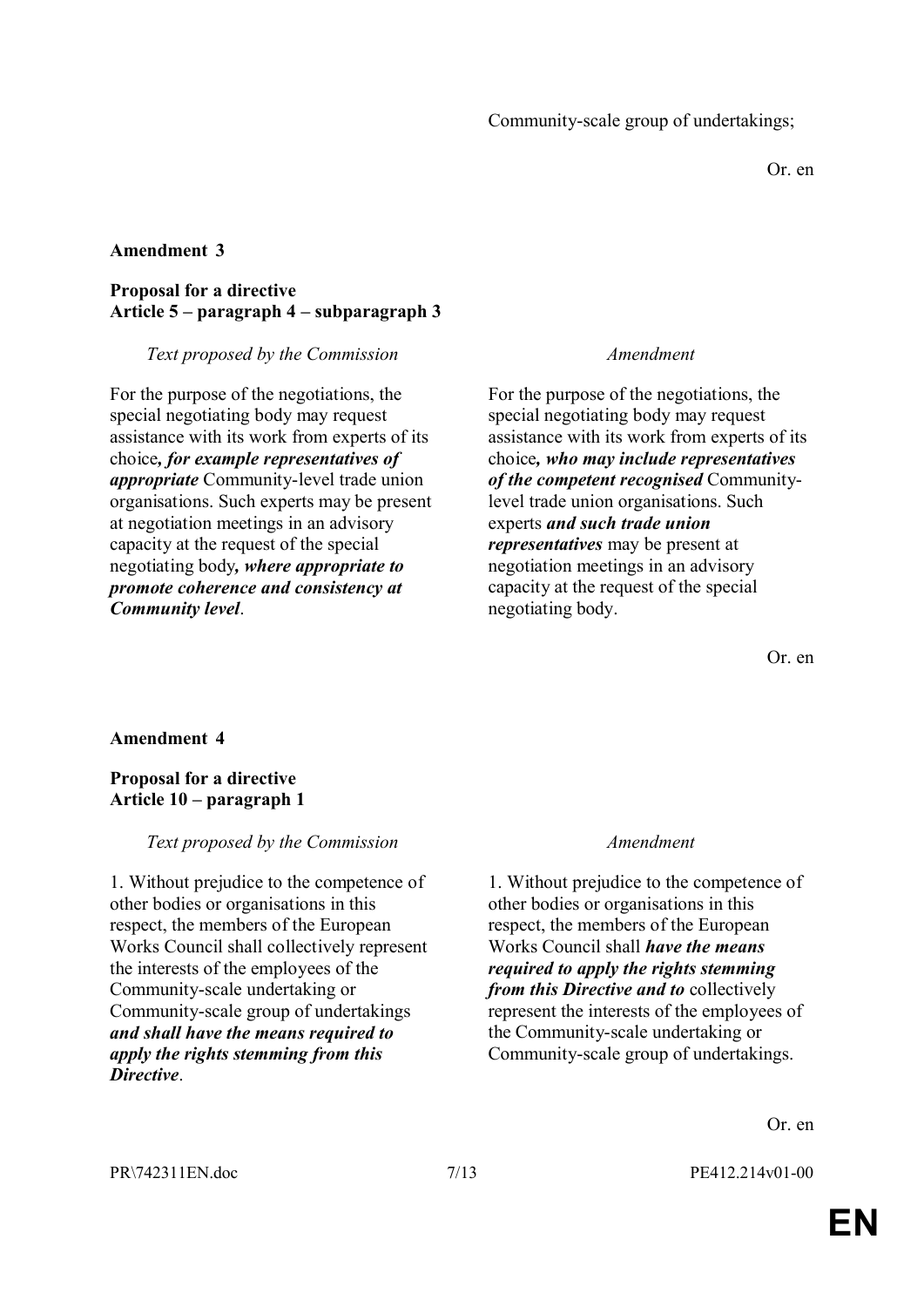#### **Amendment 5**

#### **Proposal for a directive Article 10 – paragraph 4**

#### *Text proposed by the Commission Amendment*

4. In so far as this is necessary for the exercise of their representative duties in an international environment, the members of the special negotiating body and of the European Works Council shall be *have access to* training without loss of wages.

4. In so far as this is necessary for the exercise of their representative duties in an international environment, the members of the special negotiating body and of the European Works Council shall be *provided with* training without loss of wages.

Or. en

#### **Amendment 6**

#### **Proposal for a directive Article 12 – paragraph 3**

#### *Text proposed by the Commission Amendment*

3. Where no such arrangements have been defined by agreement, the Member States shall ensure that the processes of informing and consulting the European Works Council *and* the national bodies *start in parallel* in cases where decisions likely to lead to substantial changes in work organisation or contractual relations are envisaged.

3. Where no such arrangements have been defined by agreement, the Member States shall ensure that the processes of informing and consulting *are conducted in* the European Works Council *as well as in* the national bodies in cases where decisions likely to lead to substantial changes in work organisation or contractual relations are envisaged.

Or. en

**Amendment 7**

**Proposal for a directive Article 13 – paragraph 1**

*Text proposed by the Commission Amendment*

1. Without prejudice to paragraph 3, the 1. Without prejudice to paragraph 3, the

PE412.214v01-00 8/13 PR\742311EN.doc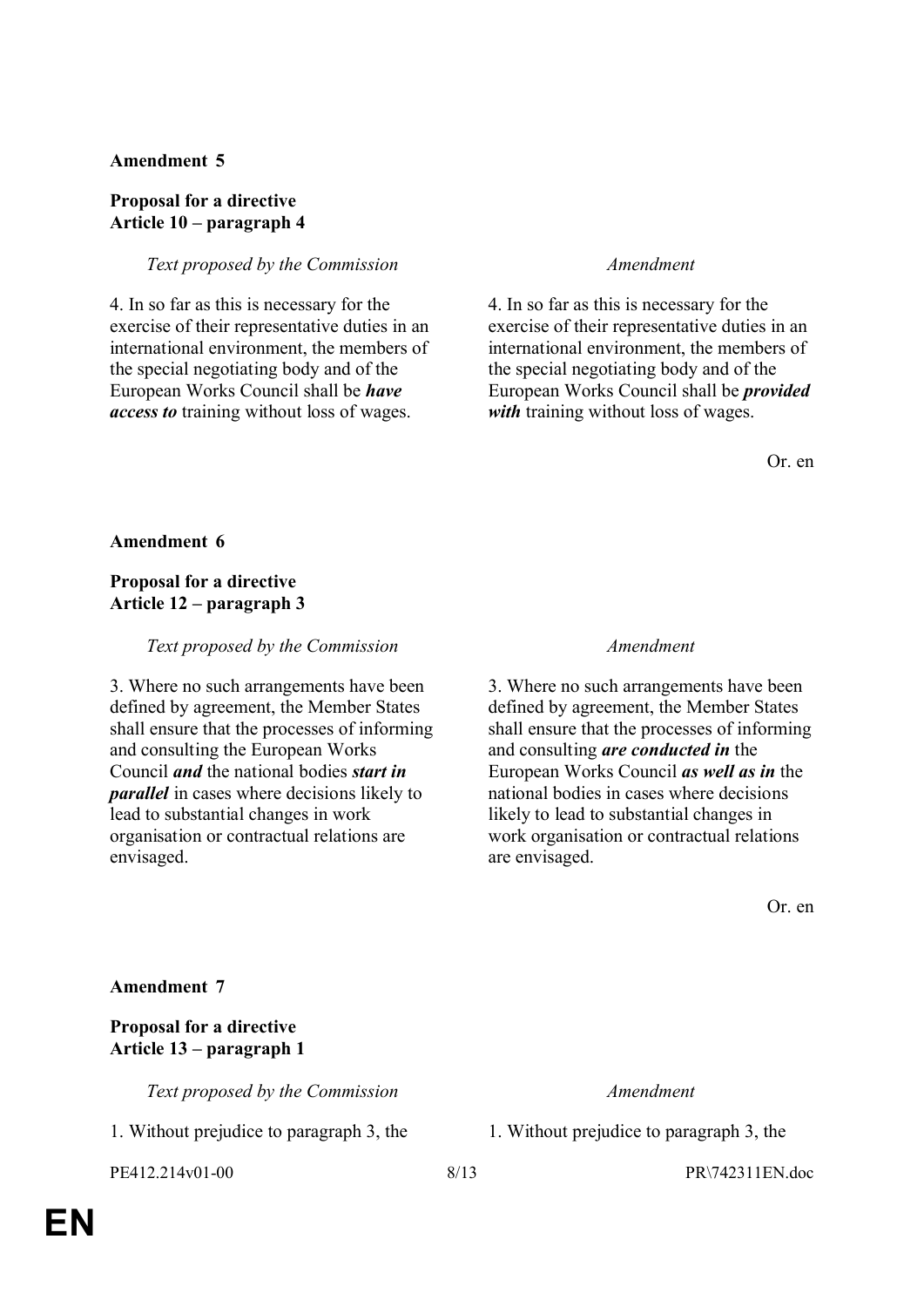obligations arising from this Directive shall not apply to Community-scale undertakings or Community-scale groups of undertakings in which there was already an agreement on 22 September 1996, covering the entire workforce, providing for the transnational information and consultation of employees*, in so far as such agreements are still in force*. When these agreements expire, the parties to those agreements may decide jointly to renew them. Where this is not the case, the provisions of this Directive shall apply.

obligations arising from this Directive shall not apply to Community-scale undertakings or Community-scale groups of undertakings in which there was already an agreement on 22 September 1996, *or in which an agreement is signed or an existing agreement is revised during the two years following the adoption of the present text, or in undertakings in which such agreements exist and which are due to negotiate under paragraph 3,* covering the entire workforce, providing for the transnational information and consultation of employees. When these agreements expire, the parties to those agreements may decide jointly to renew them. Where this is not the case, the provisions of this Directive shall apply.

Or. en

#### **Amendment 8**

#### **Proposal for a directive Article 13 – paragraph 3 – subparagraph 4**

*Text proposed by the Commission Amendment*

*When the new European Works Council established following the procedure referred to in the first subparagraph takes up its activities, the previously existing European Works Council(s) shall be dissolved and the agreement(s) instituting them shall be terminated.*

*deleted*

Or. en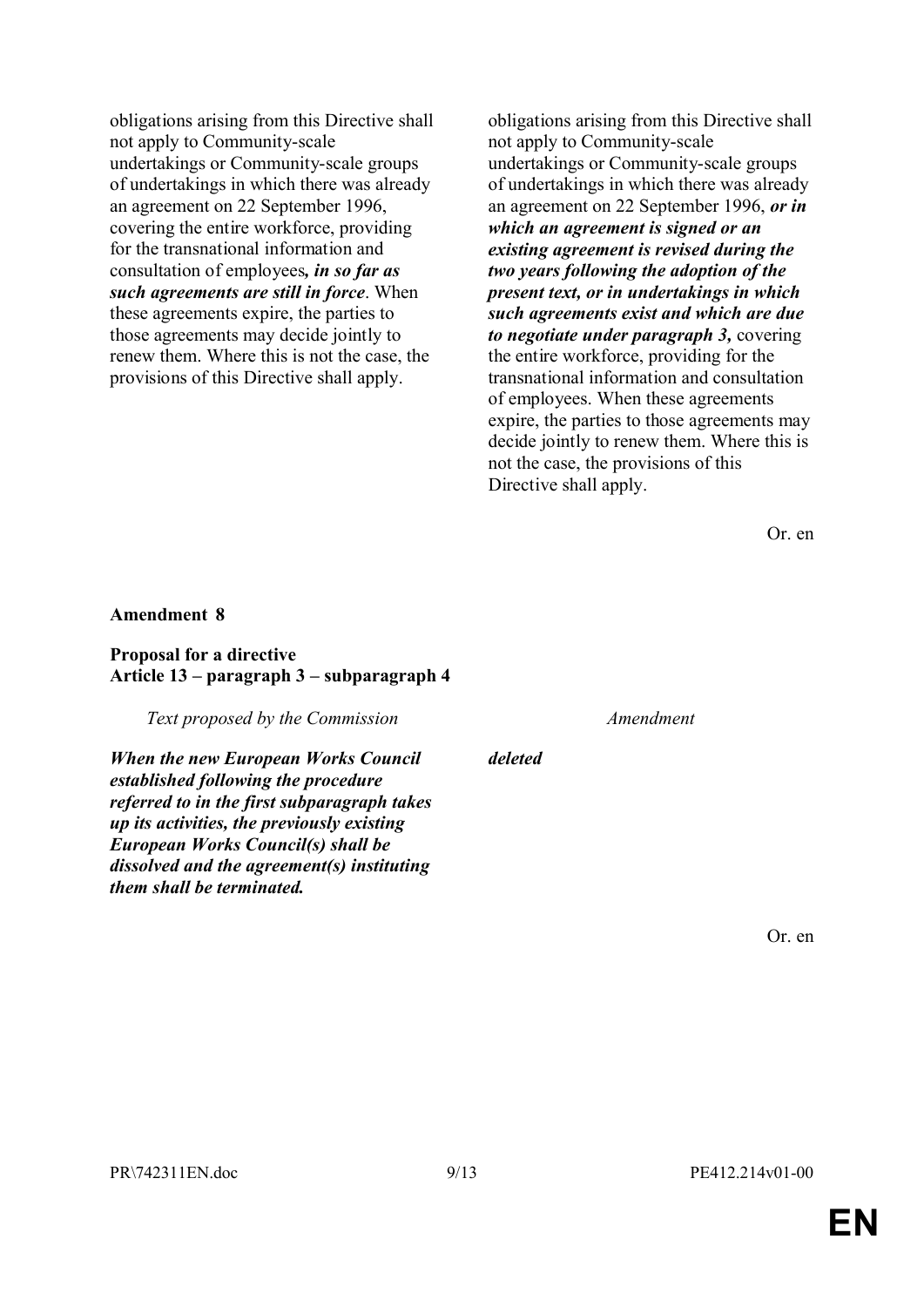# **EXPLANATORY STATEMENT**

The issue of review of the European Works Council Directive has been a contentious issue for some time, with industry as well as trade unions. Considerable differences of opinion within the Parliament have also been expressed in the past, and indeed these were expected to intensify as a result of further proposals from the Commission. However, following a surprise agreement between the Social Partners during the 2008 summer vacation the ground has significantly shifted.

# A. Practical Implications

1) The Commission has proposed a "recasting" of the Directive rather than a "Review". My understanding is that this will confine the comments from Parliament to the specific articles which the Commission has proposed to recast. It should make our work easier and quicker.

2) On that basis, the French Presidency has asked me as Rapporteur to try to fast-track my report so that can be signed off during their term of office. I have said that I am very happy in principle to do this, assuming that colleagues may be generally supportive of the approach accepted by the Social Partners and subsequently welcomed in Council.

3) However, before this can be confirmed, not only does our Committee need to establish its overall position but there is an earlier hurdle to surmount. The legal services need to pronounce exactly what a "recasting" does and does not allow, and whether it is considered the correct approach in this instance. Until they have officially ruled, we cannot technically issue a Report, and therefore equally are not in any position to propose amendments either.

4) Working Documents are of course permitted. The fact that this working document may contain pages that bear a close resemblance to a Report is - of course - just coincidence.

5) Meanwhile the Council is planning to discuss the Social Partner agreement in the coming weeks - no later than October 3rd. If, as is expected, they endorse the agreement with enthusiasm and also support an early agreement by Parliament, that is also something we should take on board.

# B. The Approach of your Rapporteur

1) While I personally welcome the existence and development of Works Councils, at local, national and European level as appropriate, I remain unconvinced that further and more prescriptive legislation is helpful to the cause. However, I am also very aware that while this legislative dossier has languished on the sidelines for a long time, there is sudden and substantial agreement at Social Partner level. I regard this as a significant and positive step which we should not ignore.

2) I believe that while all MEPs are clearly free to make their own observations on what to do next, in my view Parliament should seize the opportunity to sign off this dossier and facilitate what the major stakeholders want. To try to re-calibrate the agreement, however well-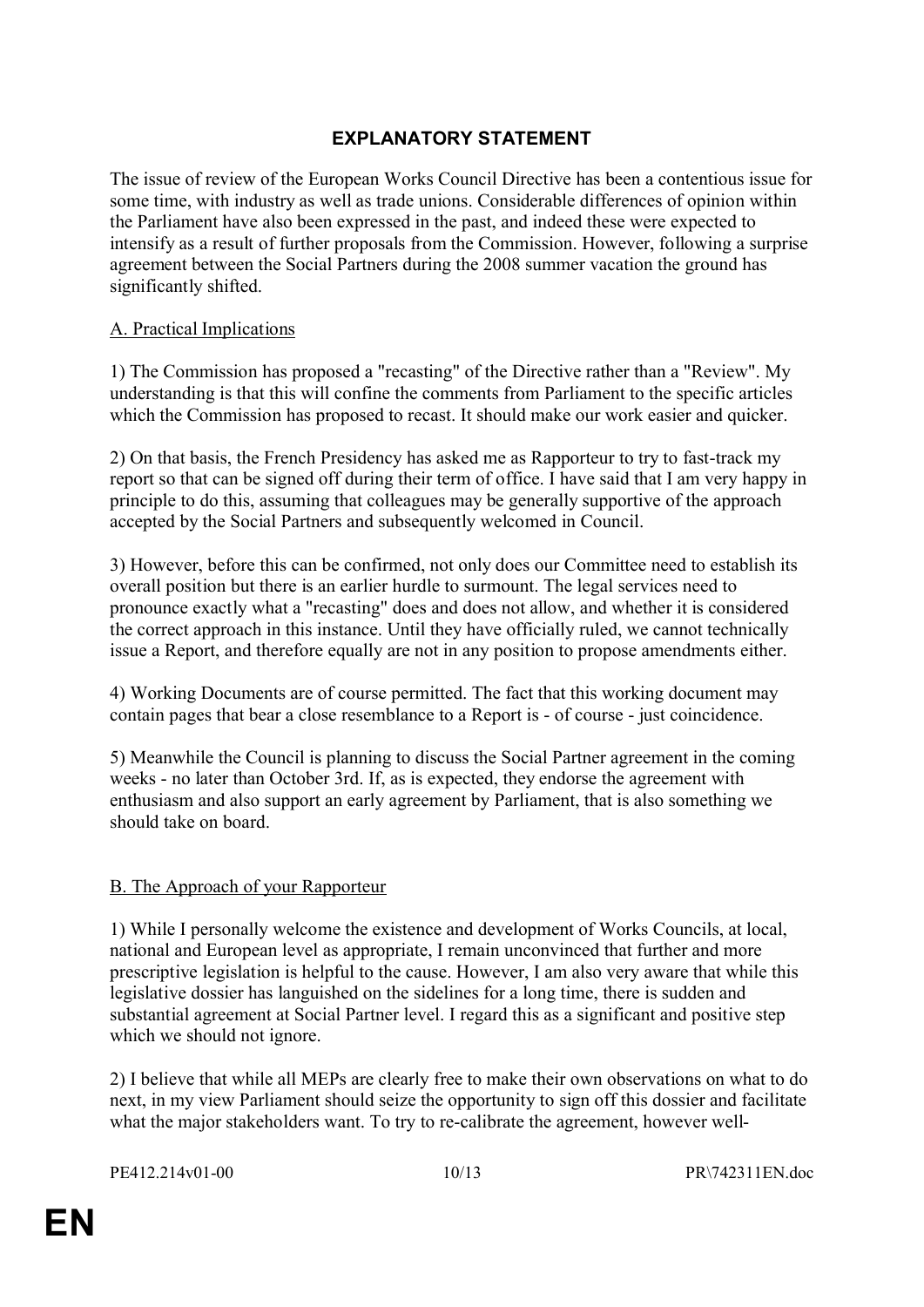intentioned, would run the risk of unpicking it altogether. The result would again be stalemate with further progress blocked. I propose to colleagues that we agree it is time to move on, and it is time to deliver.

3) The overall approach that Shadow Rapporteurs might consider is that further proposals about which they may feel strongly - particularly in articles which fall outside the scope of the "re-cast" - might be proposed "off balance-sheet" as it were. This was the solution for example regarding Corporate Social Responsibility: in this case in the absence of legislation the Rapporteur proposed a Multi-Stakeholder Forum in order to explore best practice and inspire others to follow. The results have been very positive: real tools have been developed, real ideas have flowed, and more and more companies are choosing to embed CSR into their businesses in ways which they consider are right for them. Individual companies have taken ownership of CSR because they have helped to shape it in ways that they have chosen themselves.

4) If colleagues consider that a similar idea may have merit on this dossier, it would be useful to have an early indication of what it might cover. We could then try to get the Social Partners onside before the official Report goes to plenary, so that any outcomes could be presented in the plenary debate. What I would be looking for is an early commitment from these key Stakeholders that they are committed to the concept of information and consultation, they wish to seek ways of enhancing it to the mutual benefit of all stakeholders, and that they will actively encourage more pan-European companies to sign up.

5) I personally have certain amendments that I would wish to table to the main Report, but I am prepared not to table any amendments at all if that is the only way to achieve a fast-track decision. This is not to dictate to colleagues what they can or cannot do - it is simply a copy of the initiative by the PES to fast-track an agreement on the Temporary Agency Workers dossier. Any amendments would naturally require full discussions and potential compromises: these would not only risk unpicking the deal on the table but would roll over the dossier into the Czech and perhaps Swedish Presidencies so the outcome might be doubly uncertain. My recommendation is that we should aim to bank the real progress made by the stakeholders, and that Parliament should aim to deliver rather than delay.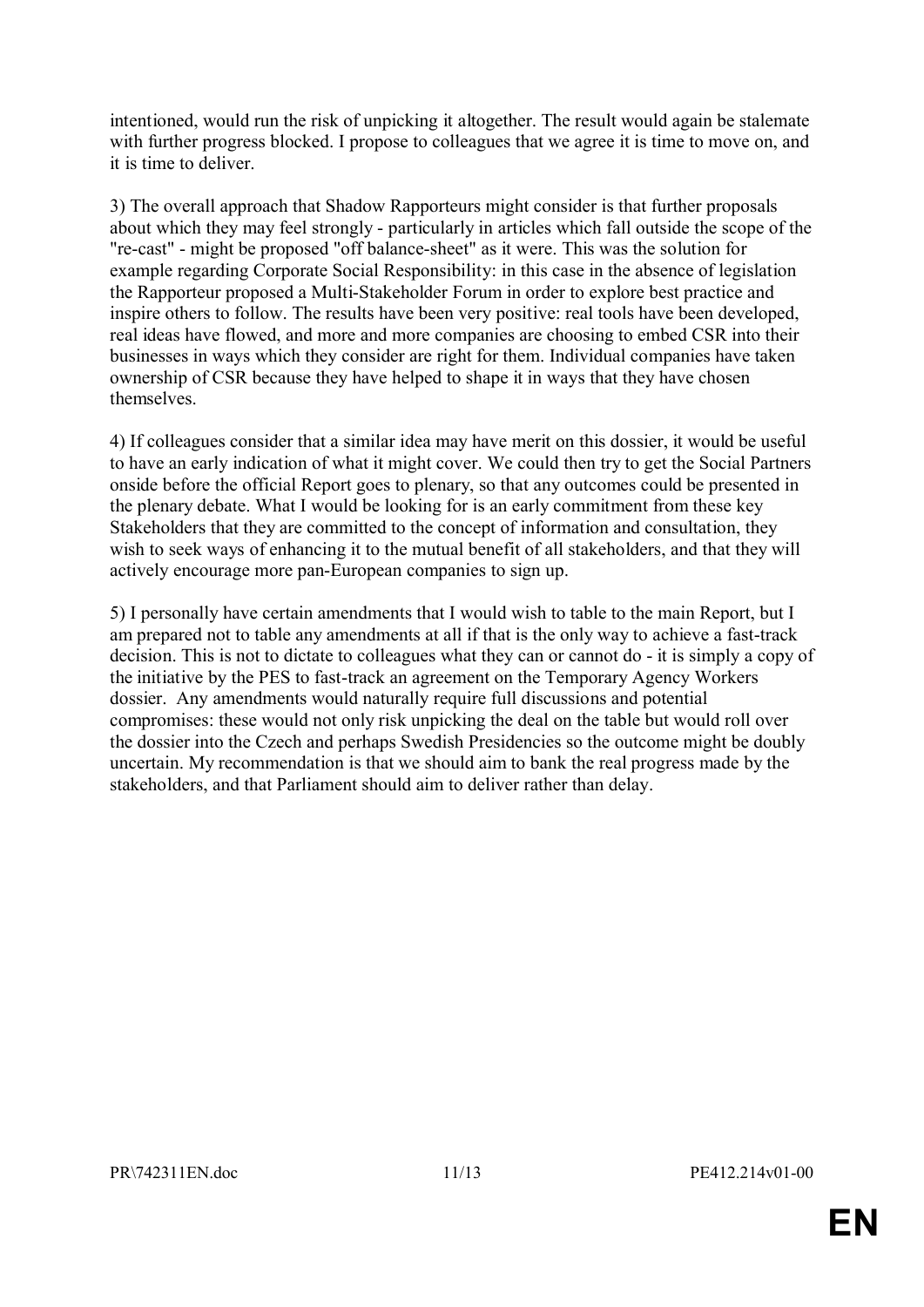## **ANNEX: OPINION OF THE CONSULTATIVE WORKING PARTY OF THE LEGAL SERVICES OF THE EUROPEAN PARLIAMENT, THE COUNCIL AND THE COMMISSION**



CONSULTATIVE WORKING PARTY OF THE LEGAL SERVICES

Brussels,

# **OPINION**

# **FOR THE EUROPEAN PARLIAMENT THE COUNCIL THE COMMISSION**

**Proposal for a directive of the European Parliament and of the Council on the establishment of a European Works Council or a procedure in Community-scale undertakings and Community-scale groups of undertakings for the purposes of informing and consulting employees**

### **COM(2008) 419 final of 2.7.2008 - 2008/0141 (COD)**

Having regard to the Interinstitutional Agreement of 28 November 2001 on a more structured use of the recasting technique for legal acts, and in particular point 9 thereof, the Consultative Group consisting of the legal services of the European Parliament, the Council and the Commission held a meeting on 16 July 2008 at which it examined, inter alia, the above proposal presented by the Commission.

On examining the proposal for a directive of the European Parliament and of the Council to recast Council Directive 94/45/EC of 22 September 1994 on the establishment of the European Works Council or a procedure in Community-scale undertakings and Communityscale groups for the purposes of informing and consulting employees<sup>1</sup>, the Working Party established, by common consent, that additions were to be made to the text of the correlation table in Annex III of the proposal to recast.

Thus the Working Party was able to establish from the examination, by common consent, that the proposal did not comprise any substantive amendments other than those identified as such. The Working Party was also able to establish, in regard to the codification of the unchanged provisions of the previous act with the substantive amendments, that the proposal was indeed a straightforward codification without substantive changes to the acts to which it related.

<sup>&</sup>lt;u>.</u> <sup>1</sup> The Working Party had German, English and French versions of the proposal and worked from the French version, the original version of the working document.